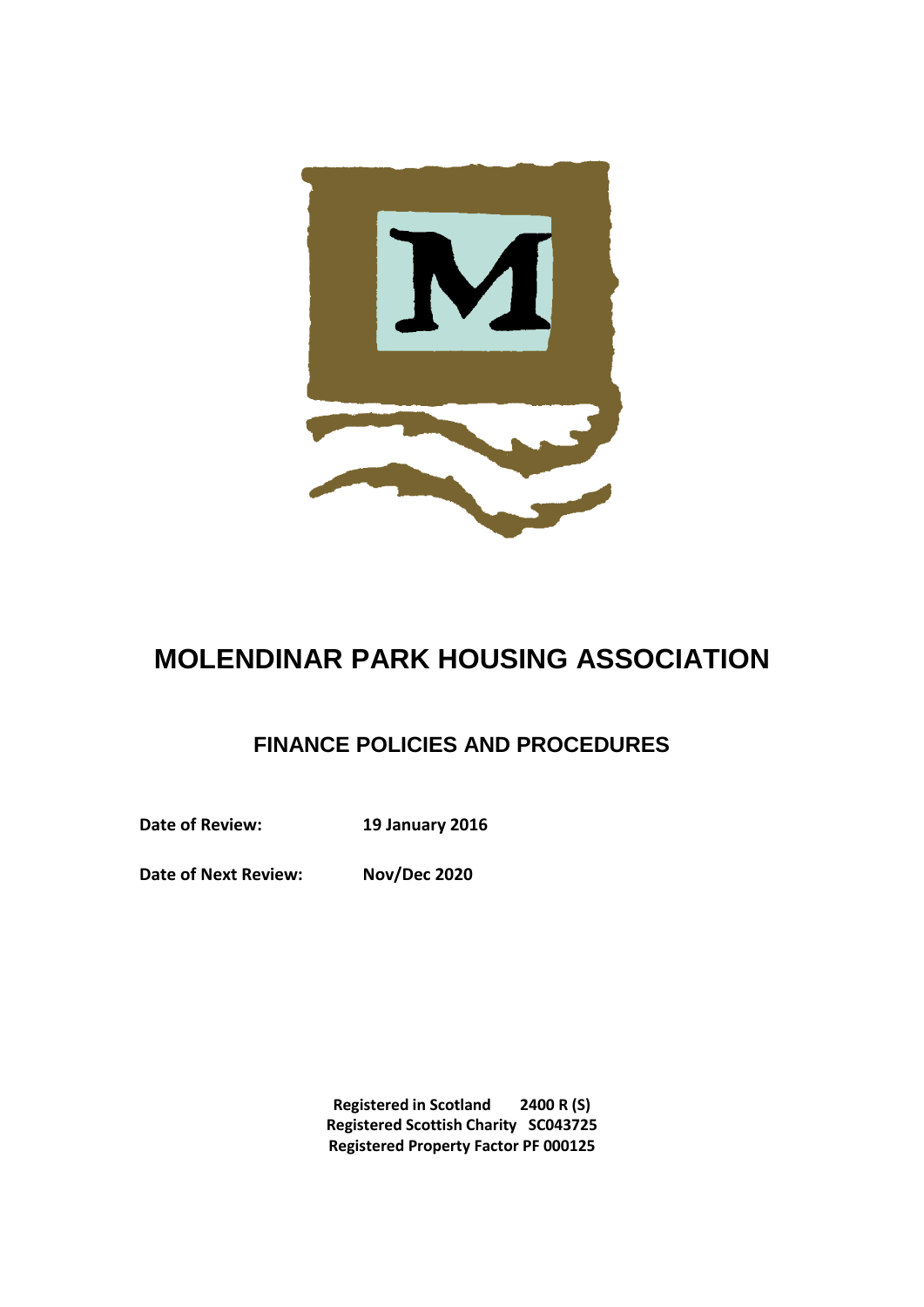## **FINANCE POLICIES AND PROCEDURES**

- **1. BUDGETARY CONTROL**
- **2. BUDGET HOLDERS**
- **3. CHEQUE SIGNATORIES**
- **4. RECEIPT AND PAYMENT OF INVOICES NON MAINTENANCE INVOICES**
- **5. RECEIPT AND PAYMENT OF MAINTENANCE INVOICES**
- **6. CASH AND CHEQUE RECEIPTS**
- **7. RECHARGEABLE REPAIRS AND FACTORING**
- **8. END OF MONTH- UPDATE OF RECORDS**
- **9. INSURANCE CLAIMS**
- **10. PETTY CASH**
- **11. REIMBURSEMENT OF EXPENSES TO STAFF**
- **12. COMMITTEE MILEAGE AND STAFF AND COMMITTEE OUT OF POCKET EXPENSES**
- **13. COMMITTEE OVERNIGHT ALLOWANCES**
- **14. CLAIMING AND PAYMENT OF HOUSING ASSOCIATION GRANT OR EQUIVALENT**
- **15. DRAWING DOWN PRIVATE FINANCE**
- **16. APPLICATION FOR PAYMENT OF ODG AND REPAYMENTS**
- **17. PROPERTY REGISTER INFORMATION**
- **18. TREASURY MANAGEMENT POLICY**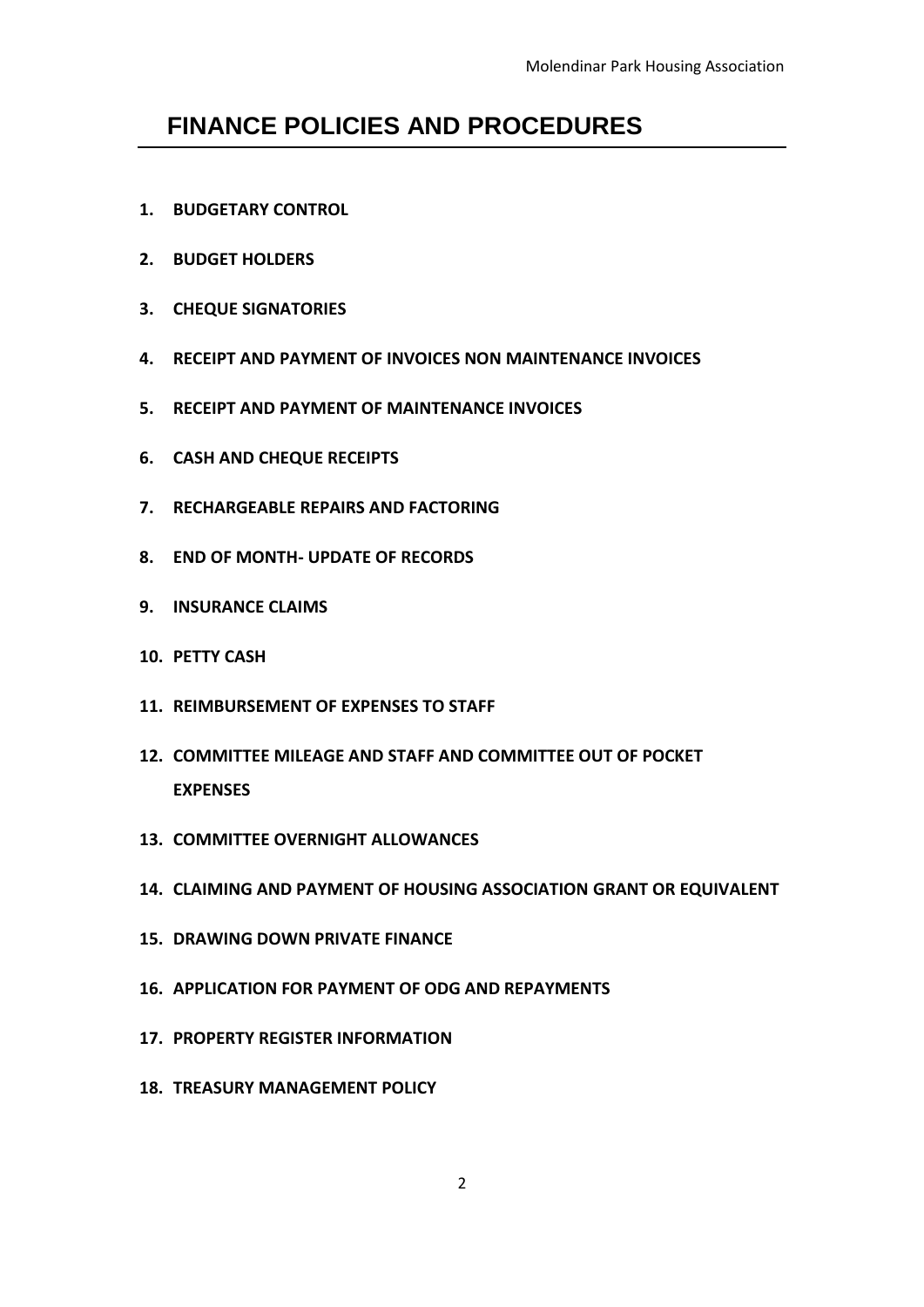#### **1. BUDGETARY CONTROL**

The Finance Officer will prepare a financial budget and cashflow for the Association as per the Financial Regulations of the Association.

Management Accounts showing income and expenditure against budget must be prepared quarterly by the Finance Officer and presented to the Management Committee.

Notes to the accounts will highlight material variances from budget to enable the Management Committee to consider corrective action.

#### **2. BUDGET HOLDERS**

The following officers are identified in the Annual Budget as authorised Budget Holders for the sole purpose of authorising expenditure on their designated functions.

No unauthorised expenditure (i.e. Payments required over Budget approved level) will be effected without first receiving the approval of the Management Committee.

Generally the following applies:

#### **Maintenance**

Scott Rae **Asset Manager** Asset Manager

#### **Staff Remuneration, Other Income and Development**

Julie Smillie Director

#### **Office Overheads/Housing Management/Maintenance**

Julie Smillie Director **Others** 

Scott Rae **Asset Manager** Asset Manager

#### **Audit, Petty Cash, Bank Interest and Loan Repayments/ Funding Applications, Statutory Returns**

Paul Carey **Finance Officer** 

These Budget Holders are approved annually by the Management Committee at the meeting which adopts the Annual Budget.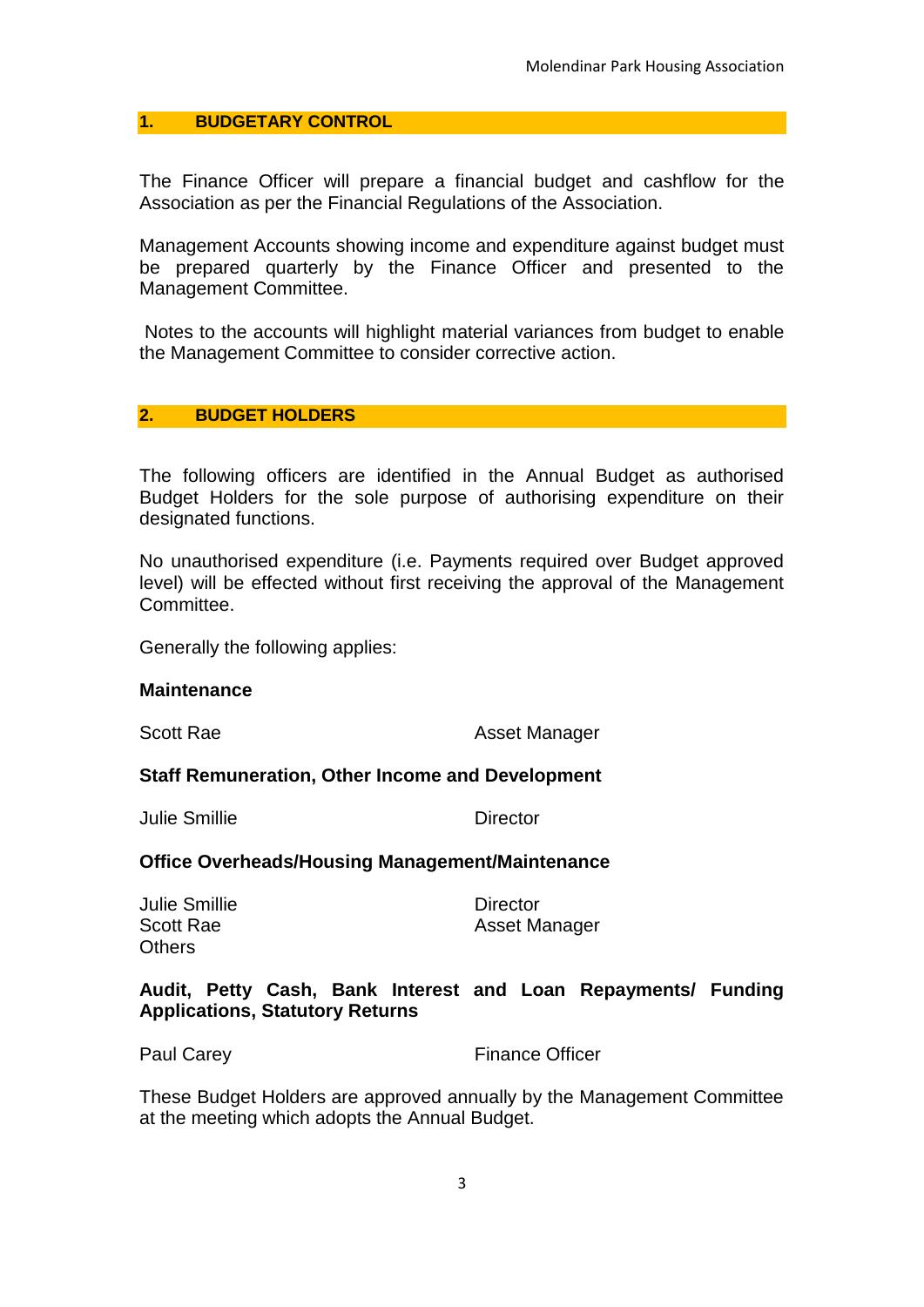#### **3. AUTHORISED SIGNATORIES**

#### **General Banking**

The following signatories have been approved by the Management Committee for the purposes of making payment by cheque/BACS.

| <b>Andrew Scott</b>   | Chairperson             |
|-----------------------|-------------------------|
| Lori McElroy          | Committee Member        |
| <b>Brian Johnston</b> | <b>Committee Member</b> |
| Margaret O'Donnell    | <b>Committee Member</b> |
| Caroline McKinlay     | <b>Committee Member</b> |

At least one office bearer should always be a preferred signatory. *Only in an emergency, such as Office Bearers being on holiday, or ill, should the other signatories be used.* These signatories will be in place until such times as the Management Committee authorise any changes.

Detailed below is a list of all the Association's Bank Accounts:

| <b>General Account:</b> | <b>Liquidity Manager Account</b> |
|-------------------------|----------------------------------|
| <b>Rent Account:</b>    | <b>Factoring Account</b>         |

#### **Private Finance**

Dunfermline Building Society (taken over by Nationwide BS)

Royal Bank of Scotland (closed 2008/09)

Clydesdale Bank (closed 2008/09)

Nationwide Building Society (8 loans)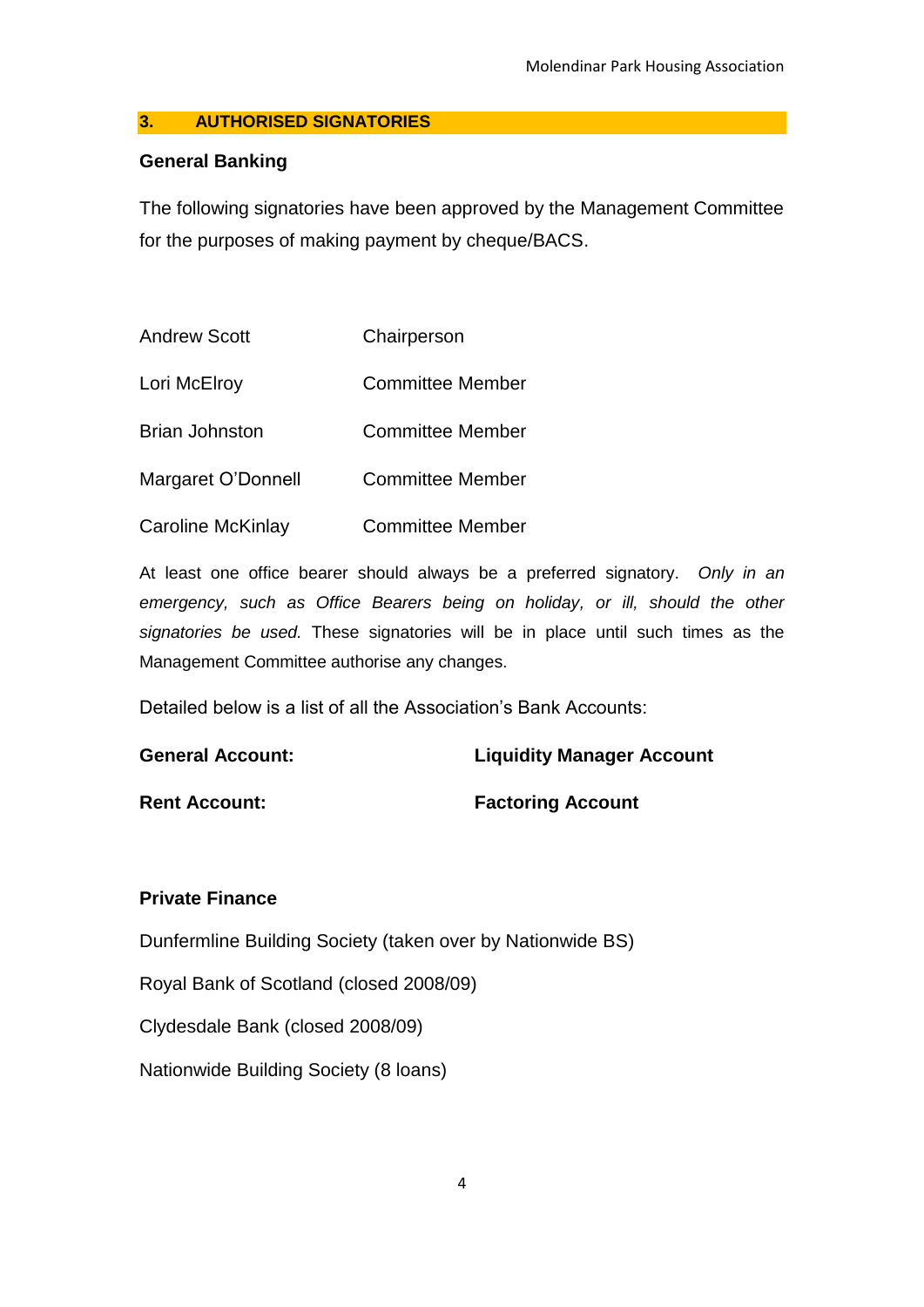The following signatories have been approved by the Management Committee for the signing of Private Finance Agreements and variations to those agreements such as fixing interest rates or varying the term of the loan.

Andrew Scott Chairperson

Brian Johnston Committee Member

#### **4. RECEIPT AND PAYMENT OF NON MAINTENANCE INVOICES**

All invoices must be stamped, numbered and entered in the invoice register. Supporting order forms where applicable should be attached at this stage. Invoices are then given to appropriate staff to check and pass for payment.

Invoices are then authorised for payment by the Budget Holder (as specified in the Annual Budget) and passed back to the Finance Officer. Any reason for withholding payment/dispute must be notified to the Finance Officer.

All invoices should then be posted to the purchase ledger on the computer with the nominal ledger code being entered on the face of the invoice.

When invoices are due for payment, a payment advice should be drawn up for each cheque issued. The Supplier reference number should appear on the payment advice. The date that the invoice is paid must be entered on the face of the invoice.

Both cheque signatories must, on request, be able to peruse the invoices being paid.

All payments must be posted to the purchase ledger on the computer.

Non Budgeted expenditure must be accompanied by a copy of the appropriate minute or authorising documentation.

#### **5. RECEIPT AND PAYMENT OF MAINTENANCE INVOICES**

Contractor and other maintenance invoices must be stamped, numbered , and entered in the maintenance invoice register by the Maintenance Assistant. The total of all Contractor invoices must be recorded in the computerised system.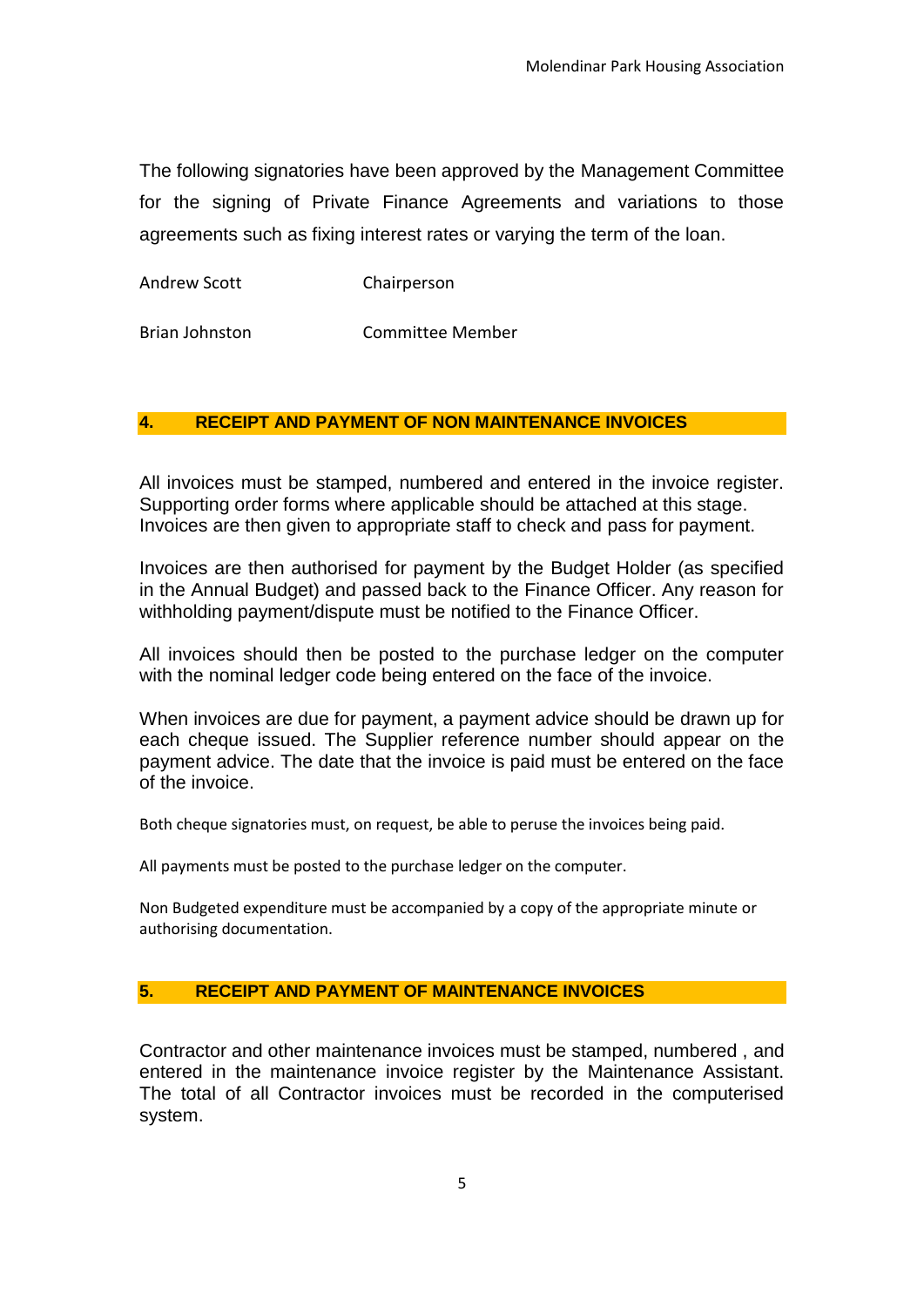Thereafter Maintenance Procedures must be followed. Purchase Ledger updates will take place throughout the month followed by a full quarterly reconciliation to the Nominal ledger accounts.

Where authorisation is being withheld invoices must be kept with a clear reason in the 'Postings Query' file kept by the Maintenance Assistant.

When invoices are due for payment, a payment advice should be drawn up for each cheque issued. The Contractor's/Supplier's reference number should appear on the payment advice. The date that the invoice is paid must be entered on the face of the invoice.

Both cheque signatories must, on request, be able to peruse the invoices being paid.

All payments must be posted to the purchase ledger on the computer.

#### **6. CASH AND CHEQUE RECEIPTS**

All cheque and cash receipts should be forwarded to the Finance Assistant for checking and banking.

All monies received at the Association's offices must be receipted in the first instance by reception staff or appropriate officer and then passed to the Finance Assistant. Cash receipts of more than £300 must be witnessed.

A record of all cash received must be maintained as follows:-

**Rent:** A copy of the receipt issued to the tenant. Receipt to be marked rent.

**Factoring:** A copy of the receipt issued to the householder. Receipt to be marked Factoring.

Recharges: A copy of the receipt issued to the tenant. Receipt to be marked Recharges.

**Miscellaneous:** A voucher to be filed in the "Miscellaneous Receipts" folder containing all relevant details, eg remittance advice.

All non sales ledger income should be posted monthly to the Nominal Ledger after the Cash Book reconciliation to the Bank Statements.

No monies should be received outwith the Association's office except in exceptional circumstances and must be witnessed. Where this has occurred a duplicate receipt should be issued from the Association's office as soon as possible.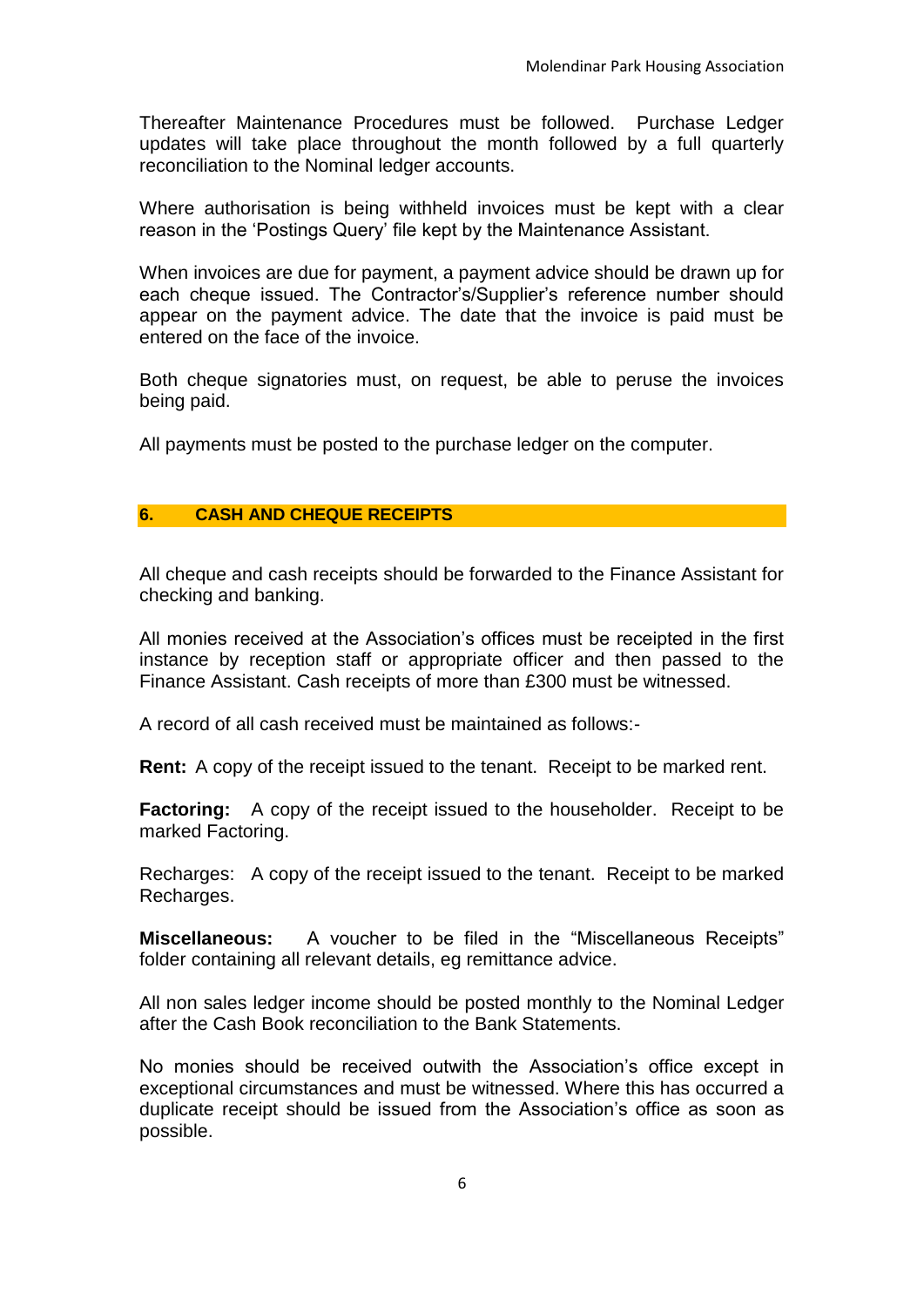Factoring and rechargeable repair invoices may be paid in cash or by cheque at the office.

All rent must be paid through the Allpay rent system or by Housing Benefit/ Arrears Direct as laid out in the Housing Services Procedures. Only in exceptional circumstances i.e. collection of rent arrears will cash be accepted at the office.

#### **7. RECHARGEABLE REPAIRS AND FACTORING**

#### **RECHARGEABLE REPAIRS**

The Association has a comprehensive Rechargeable Repairs Policy and Procedure including Debt recovery.

#### **FACTORING**

Comprehensive Factoring and Owner Occupier Policies and Procedures are contained within the Housing Services (Management) Policies file.

#### **8. END OF MONTH – UPDATE OF RECORDS**

At the end of each month the incoming cash, outgoing cheques and any transfers not posted to the accounting system must be updated and posted to the relevant ledgers. (Nominal, Purchase and Sales)

A purchase ledger and sales ledger aged balance print out and trial balance is required to be taken at the end of each quarter.

A bank reconciliation should be carried out monthly.

A monthly journal should be prepared and posted from the monthly salary printouts.

All cost control sheets should be updated at the end of each month.

The Assets (other than Property) Register as defined in the Financial Regulations should be updated at least annually.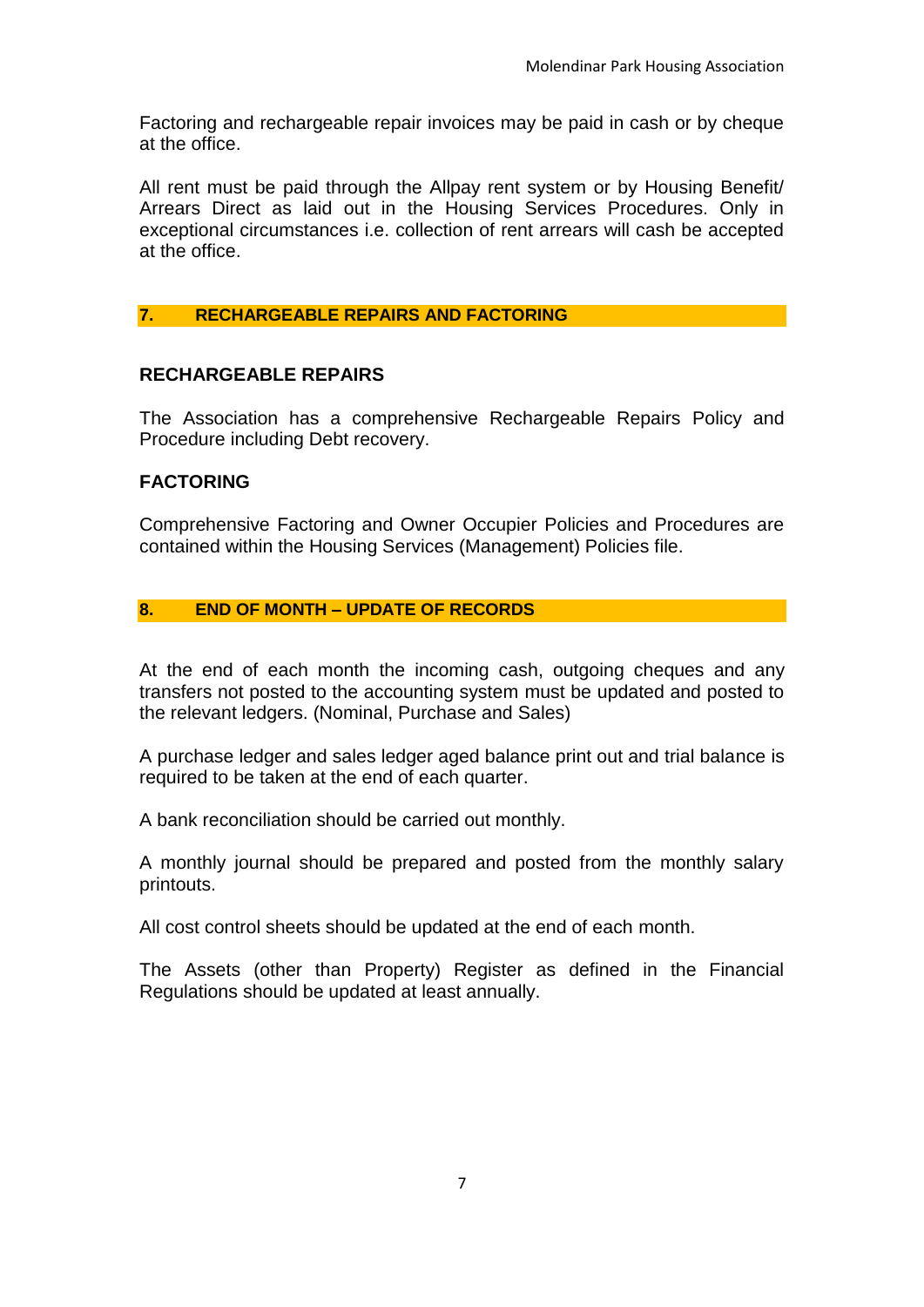Returns to The Scottish Housing Regulator shall be in accordance with the current regulatory framework as specified in the relevant Guidance Notes etc.

At the review date this comprises:

| <b>Annual Accounts</b>                | <b>Quarterly Management Accounts</b> |
|---------------------------------------|--------------------------------------|
| Auditor's Management Letter           | Association's Response               |
| <b>Five Year Financial Projection</b> | Loan Portfolio Return                |

#### **9. INSURANCE CLAIMS**

The Association has a comprehensive procedure for making insurance claims.

Once settlement monies are received they should be deposited in the Association's bank and either credited to the relevant Nominal Ledger account or paid directly to the owner/occupier (if they instructed their own work).

The Maintenance Assistant should be told that the claim has been settled and a copy of the remittance advice from the insurance company should be filed Miscellaneous Receipts file.

#### **10. PETTY CASH**

The Petty Cash is the responsibility of the Finance Officer or other person authorised by him/her or the Finance Manager in his/her absence.

The Finance Assistant will operate the petty cash imprest system with the replenishment amount of £600.

The Finance Assistant should complete the Petty Cash Book and The Finance Officer should reconcile it on a monthly basis where possible and at least quarterly.

The Finance Assistant or authorised substitute will detail on a petty cash voucher information relating to all expenditure incurred via the petty cash. Supporting receipts should be attached where possible.

All petty cash vouchers must be signed by the recipient and passed by the Chairperson of the Association. The Chairperson's claims must be passed by the Director.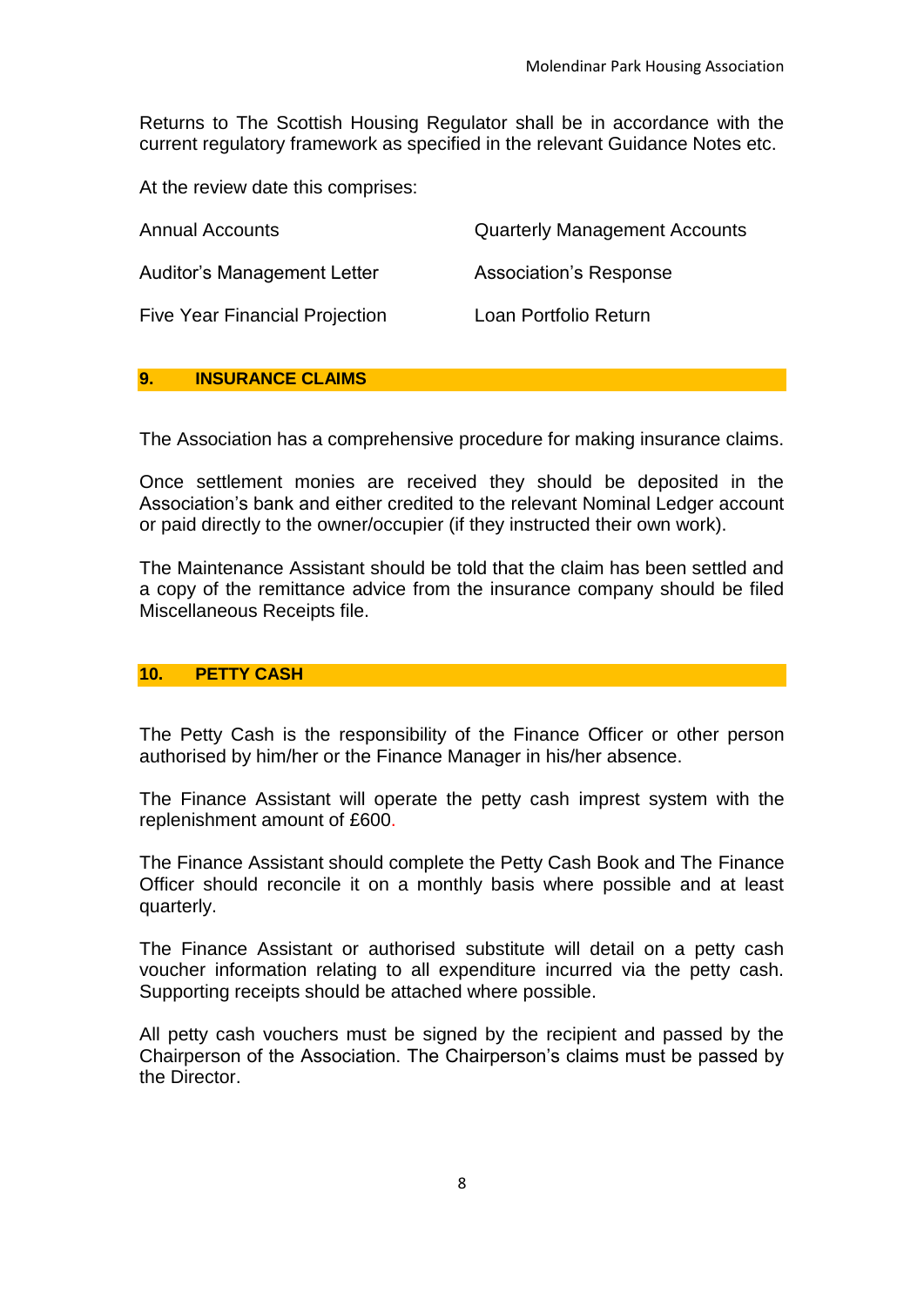Total Petty Cash expenditure against Budgeted expenditure will be reported to the Management Committee quarterly with any significant deviation from Budget being explained in full.

#### **11. REIMBURSEMENT OF EXPENSES TO STAFF**

#### **Staff Attendance at Meetings**

A subsistence claim form for each employee will be completed detailing all claims for:

a) attendance at evening meetings or other events on the instruction of the Management Committee

or

b) working over 10 hours in one day

or

c) leaving employment after 8.00p.m.

or

d) on-call during a weekend or Public Holiday

These claims will be taxed and paid with the monthly salaries.

The Subsistence Allowance (and Lunch Allowance referred to below) is per the '83 Group Conditions of Service adjusted in line with the annual wage review.

#### **Staff Mileage**

Staff Mileage claims should be made at least monthly to the Finance Officer on the relevant form and these will be paid at the current rate (52.5p per mile subject to periodic review through the petty cash.

The Association participates in the Fixed Profit Car Scheme and the Finance Officer must submit an annual return detailing all mileage allowance claims during the year.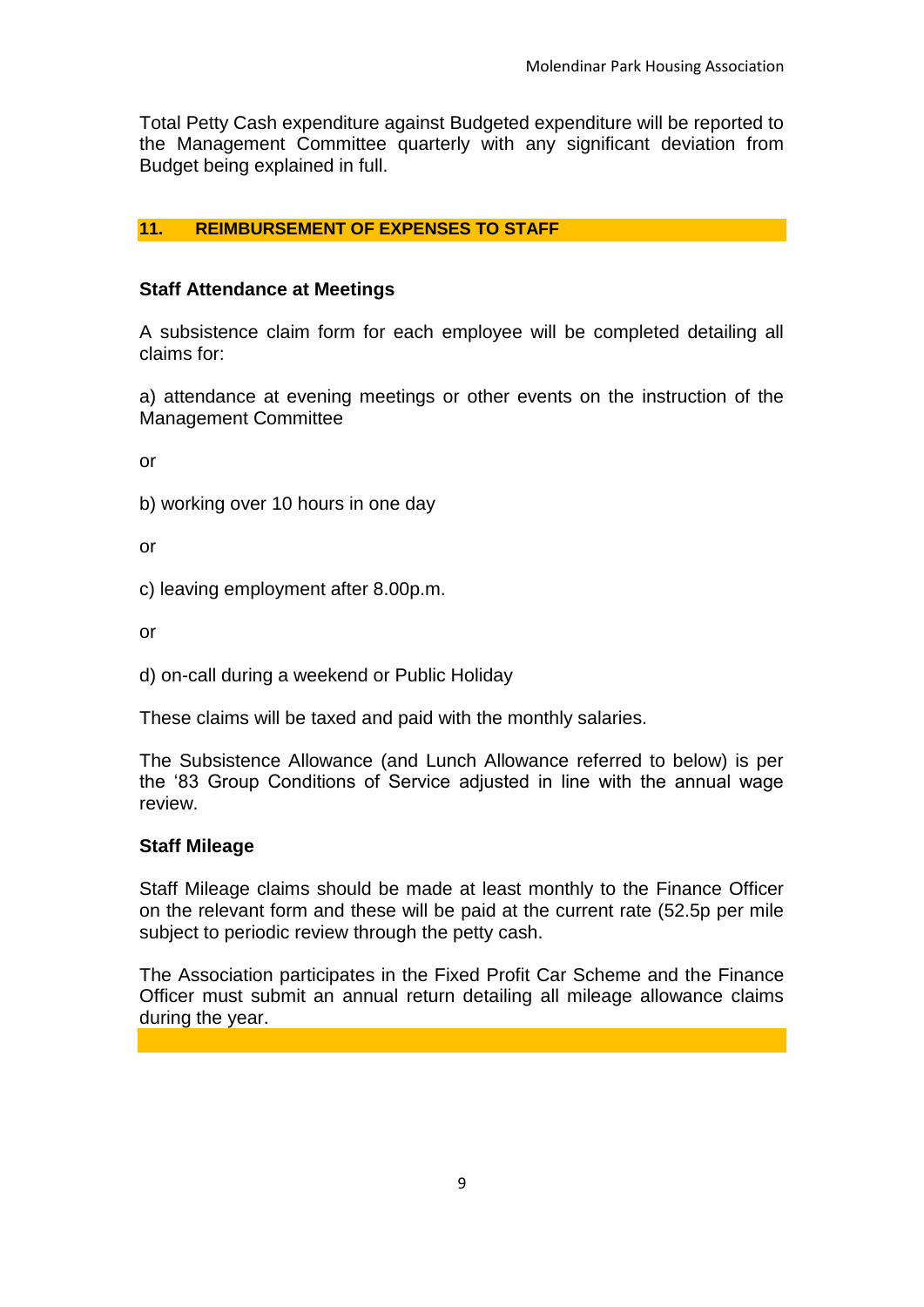**12. Committee Mileage and Staff and Committee Out of Pocket Expenses**

Claims for the above should be made from Petty Cash as per Finance Procedure 10

#### **Reimbursement of Expenses for Attendance at Training Events & Conferences**

Travelling expenses in the proximity of Glasgow will be reimbursed at the appropriate mileage allowance rate. Alternatively public transport or taxis may be used.

Travelling expenses to conference and other events outwith the office will be paid at the equivalent to the sum of:

i) the return train fare plus

ii) associated public transport fares (or taxi fares if necessary) to and from the station.

Where a car user is uplifting and returning to the Association's offices other staff/committee attending the conference the aggregate of those allowances will be paid to the car user.

Where a committee/staff member is required to take an evening meal outwith the office, staff may make a subsistence claim and committee members may claim an allowance equivalent to the current Subsistence Allowance. This does not apply where an evening meal is provided at the destination or where the person could reasonably be expected to arrive home in time for their evening meal.

Where a committee/staff member is required to take a meal during the day, that is, where it would take more than four hours to travel from Glasgow to the destination a current Lunch Allowance may be claimed. This allowance may also be claimed where staff or committee members are required to spend between 4 and 9 hours away from Glasgow on official business.

Where accommodation is not arranged by the Association approval must be obtained in advance from the Management Committee. Retrospective approval may be sought but no guarantee can be given that it will be met in full or at all.

Any claim which is not covered by these guidelines must be presented to the Management Committee for approval. Retrospective approval may be sought but no guarantee can be given that the expenses will be met in full or at all.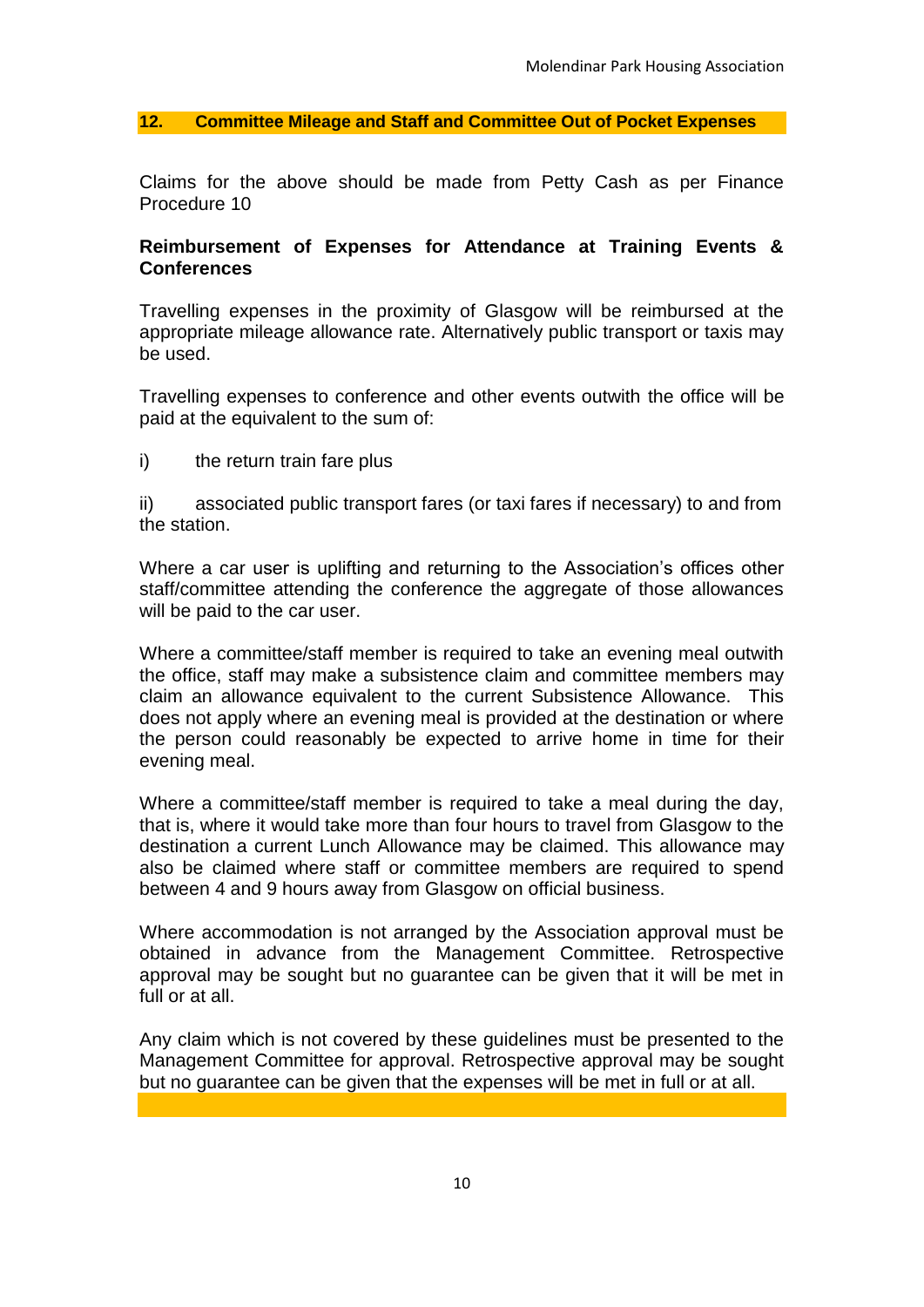#### **13. Committee/Staff Overnight Allowances**

#### **Conferences in the UK**

Expenses of £20 per night are payable via petty cash for committee/staff members attending conferences on the Association's behalf in the UK

#### **Conferences Abroad**

Expenses of £35 per night are payable via petty cash or in local currency for committee/staff members attending conferences on the Association's behalf outwith the UK.

#### **14. Claiming and Payment of Housing Association Grant or Equivalent**

When a works certificate or fee claim is received it should be checked against the approved level of expenditure for the contract.

If they are within the approved level then an appropriate claim form should be completed and signed by an authorised signatory (either the Director, Senior Housing Services Officer, Finance Officer or Maintenance Officer). The original works certificate and copies of fee invoices are required to be sent to the appropriate funding authority with the claim.

A copy of the claim should be filed in the Cost Control file.

Certificates and fee notes received by the Association should be logged into the purchase ledger as per procedure 2.

When monies are received from the funding authority the payment advice should be copied to the Cost Control File and the original filed in the Miscellaneous Receipts File.

Where differences occur between the amount claimed and the amount received the reasons should be noted and the responsible Officer informed.

The Finance Officer will enter details of HAG receipts on the Cost Control Sheets.

The Finance Officer will ensure timeous payment of MIW certificates i.e. within 14 days of the date of issue.

In respect of development allowances, the Finance Officer will liaise with the responsible officer and ensure that all development allowances available to the Association are claimed and have been received from the funding authority.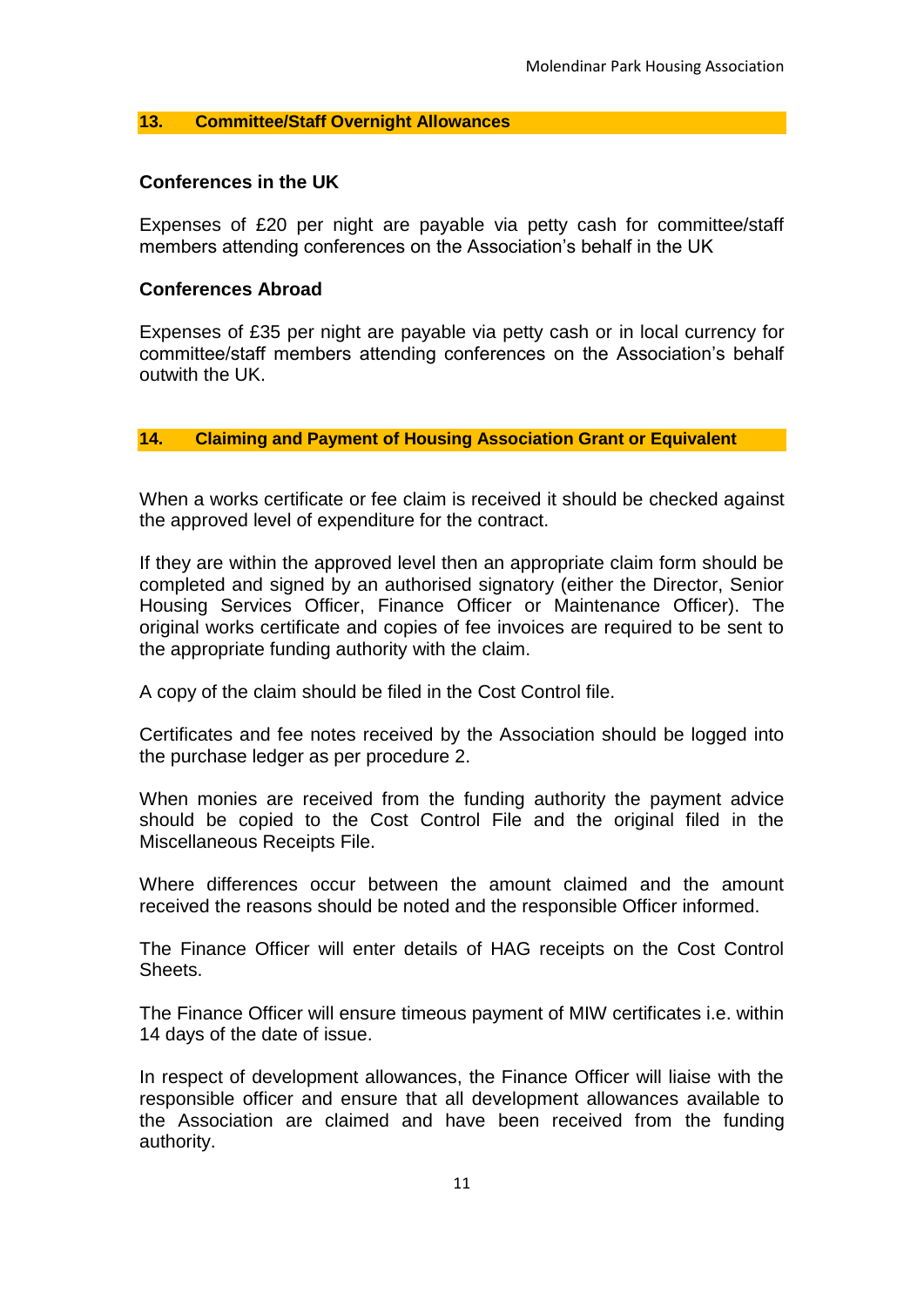#### **15. Drawing Down Private Finance**

When money is due to a contractor or consultant and all HAG has been claimed private finance should then be drawn down. This should be done in writing to the lender enclosing a copy of the certificate or invoices to be paid and requesting that the monies be transferred into the Association's General Account. A copy should be taken and filed in the relevant Cost Control file.

Once the Finance Officer is satisfied that the monies have been transferred then a payment should be made to the Contractor/Consultant. 'Private Finance' should be marked in the Expenditure box on the front of the invoice and the payment should be authorised by the Director as outlined in Finance Procedure 2.

All payments will be entered on the Cost Control Sheets when these are updated.

Interest charged on each account should be posted by way of a journal when statements are received.

Private Finance bank statements for all schemes should be held and a reconciliation to the Nominal Ledger carried out periodically.

#### **16. Application for Payment of ODG and Repayments**

#### 16. APPLICATION FOR PAYMENT OF ODG AND REPAYMENTS

Where an offer of ODG is in place a claim should be made on the relevant The Scottish Housing Regulator form enclosing a copy of the certificate or invoices to be paid and requesting that the monies be transferred into the Association's General Account. A copy should be taken and filed in the relevant Cost Control file.

Once the Finance Officer is satisfied that the monies have been transferred then a payment should be made to the Contractor/Consultant. 'ODG' should be marked in the Expenditure box on the front of the invoice and the payment should be authorised by the Director as outlined in Finance Procedure 2.

All payments will be entered on the Cost Control Sheets when these are updated.

Interest charged on each Private Finance Account should be posted by way of a journal when statements are received.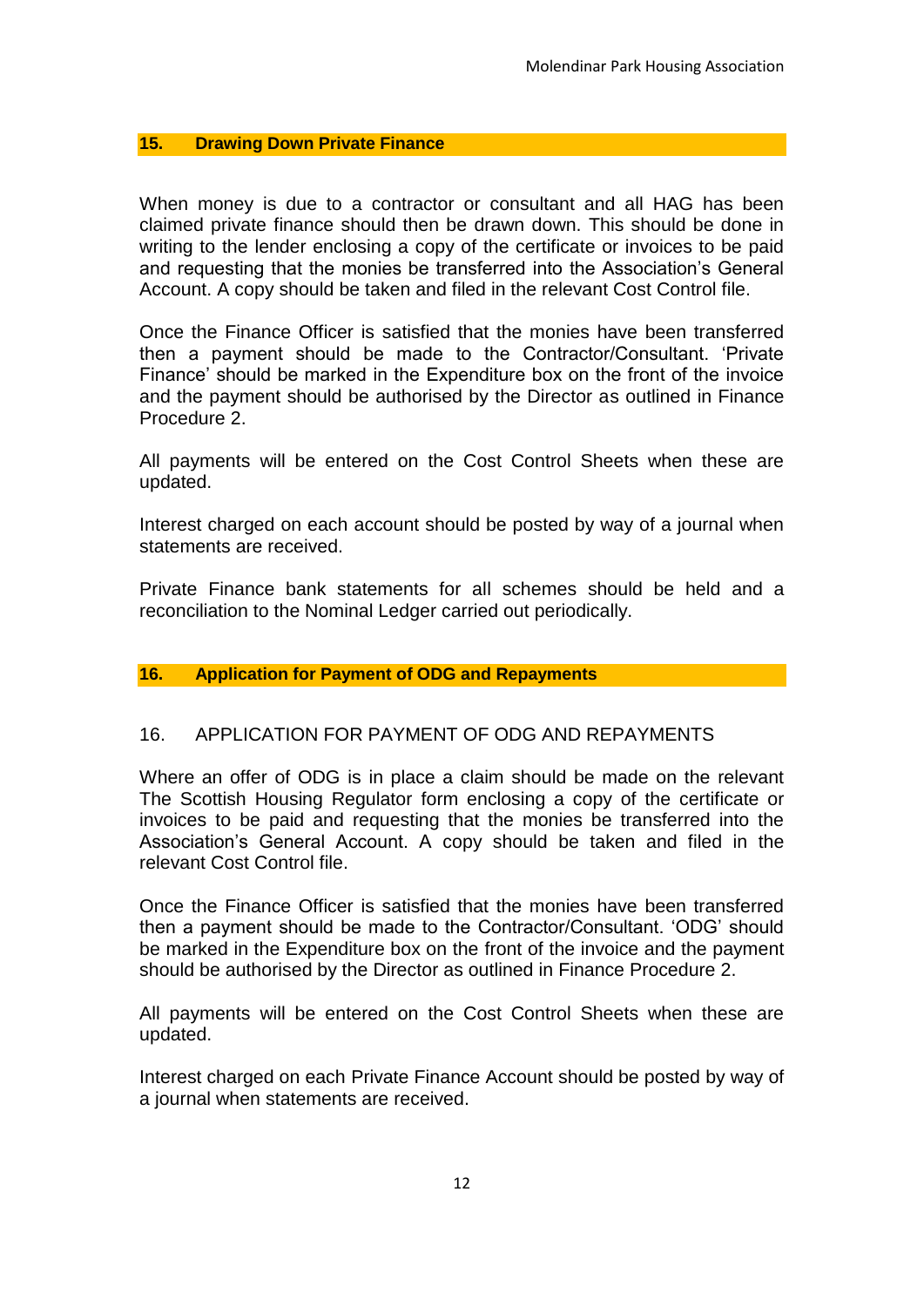Overdraft Guarantee Account statements for all schemes should be held and a reconciliation to the Nominal Ledger carried out periodically.

Repayments to the ODG accounts should be sent with the relevant The Scottish Housing Regulator Form.

#### **17. Property Register Informationion**

The Housing Management Section will hold, inter alia, the following information relating to each property owned:-

Address Location Number of rooms Date of entry Current rent being charged

For further details of information held refer to the Hometeam Rent Ledger.

The Finance Section will hold all information relating to the following in the Right to Purchase register:

Cost of construction or rehabilitation

Amount of grant acquired for purchase, construction or rehabilitation, amount of loan outstanding, attributable to the cost of purchase, construction or rehabilitation.

#### **18. Treasury Management Policy**

#### **Definition of Approved Activities**

Approved activities of the Association will be:

1. The placement of surplus cash in deposit accounts which comply with the Treasury Management Policy.

2. Borrowing of capital from selected lenders which comply with the Treasury Management Policy.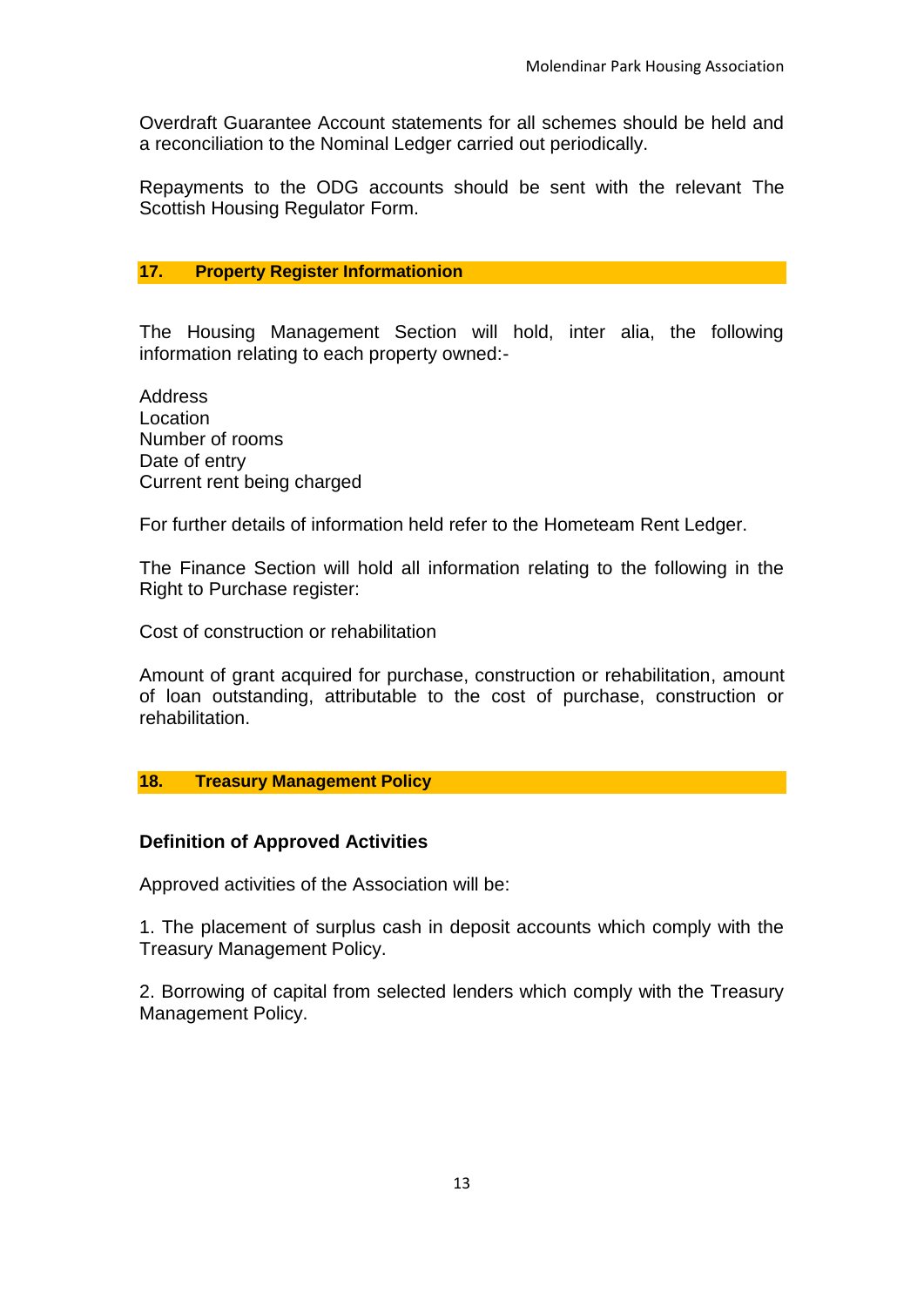#### **Formulation of Treasury Management Strategy**

#### **Investment Strategy**

Based on the assumption that financial return is directly correlated with financial risk, Molendinar Park Housing Association's intention is to optimise rather than maximise a return on the cash held over a period of time.

It has been agreed that the Association holds in similar amounts, any long term money (greater than 90 days) on a 3 months, 6 months and 12 months term deposit account(s).

As each term deposit matures the Finance Officer will prepare a schedule which compares rates of interest being offered by at least 3 of the following banks:

Clydesdale Bank

Royal Bank of Scotland

Lloyds TSB Scotland

Bank of Scotland

Co-operative Bank

Preference will be given to the Association's current bankers, ie holder of General Bank account. This is then presented to a Committee office bearer. to approve reinvestment of the matured funds.

Three month term deposits will enable the Association to take advantage of any upward trend in interest rates in the shorter term. 12 month deposits will conversely enable the Association to take some degree of cover if interest rates begin to decrease.

As and when these deposits mature and they remain "long term", the principal and the interest that has accrued on the deposit should be rolled over and re-invested in a similar deposit as per above procedure.

Where fluctuations in the Association's funds mean they cannot be committed for a fixed period alternative interest bearing accounts should be considered by the Management Committee and approval granted if deemed suitable.

At the time of this review the Management Committee have approved the use of an RBS Liquidity Manager Account where funds in excess of £25,000 are transferred into an interest bearing account and automatic transfers between this and the General accounts ensure there are sufficient funds to meet all the Associations payments.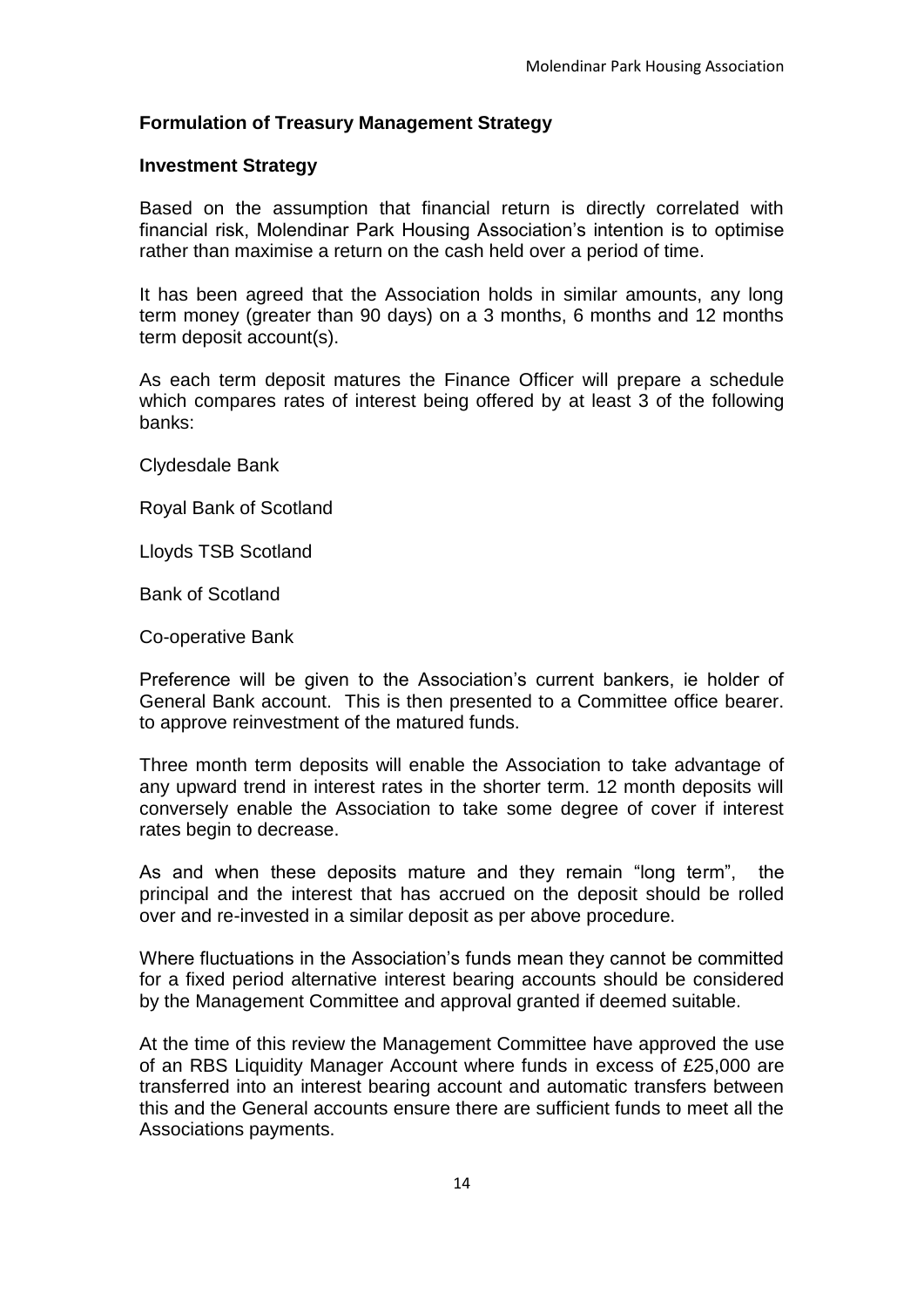### **Borrowing Strategy**

Conventional loans are the agreed option for the Association and will be raised, where required per the offer of Grant to fund projects approved by The Scottish Housing Regulator.

The Association has an approved list of lending institutions which meet their requirements and are listed below:-

Lloyds TSB

The Royal Bank of Scotland

Clydesdale Bank

Nationwide Building Society

In view of recent frailties in the banking system, cognisance of the Bank of England ratings of lending institutions and consideration of alternative methods of finance should form part of the process of raising finance.

Attention will also be given to The Scottish Housing Regulator's desire to see a 'balanced portfolio' and therefore Molendinar Park will therefore seek to diversify the lenders used.

#### **Definition of Approved Organisations for Investment**

Security of the Association's funds is a very high priority. It is proposed therefore, that all investments are placed with only the above named bankers and that money is not transferred out of the organisation into the hands of either financial intermediaries or higher risk organisations offering higher returns.

The Association's deposits may change in the future but this does not negate the above policy in that investment funds (deposits) are ideally held by the Association's current bankers (or one of the named High Street Banks above in the event of materially better returns offered). In this way, the Association will avoid any risk associated with intermediary cash managers and numerous cash transfers between banks.

#### **Policy on Delegation**

All money in the hands of the Association shall be aggregated for the purpose of Treasury Management and reported annually to the Management Committee via the cash flow attached to the annual budget. That Committee will decide the respective term deposits in line with the policy and in view of the cash flow projections for the coming 12 months. On a quarterly basis the committee will be informed of cash resources again via the cash flow document and updated if necessary.